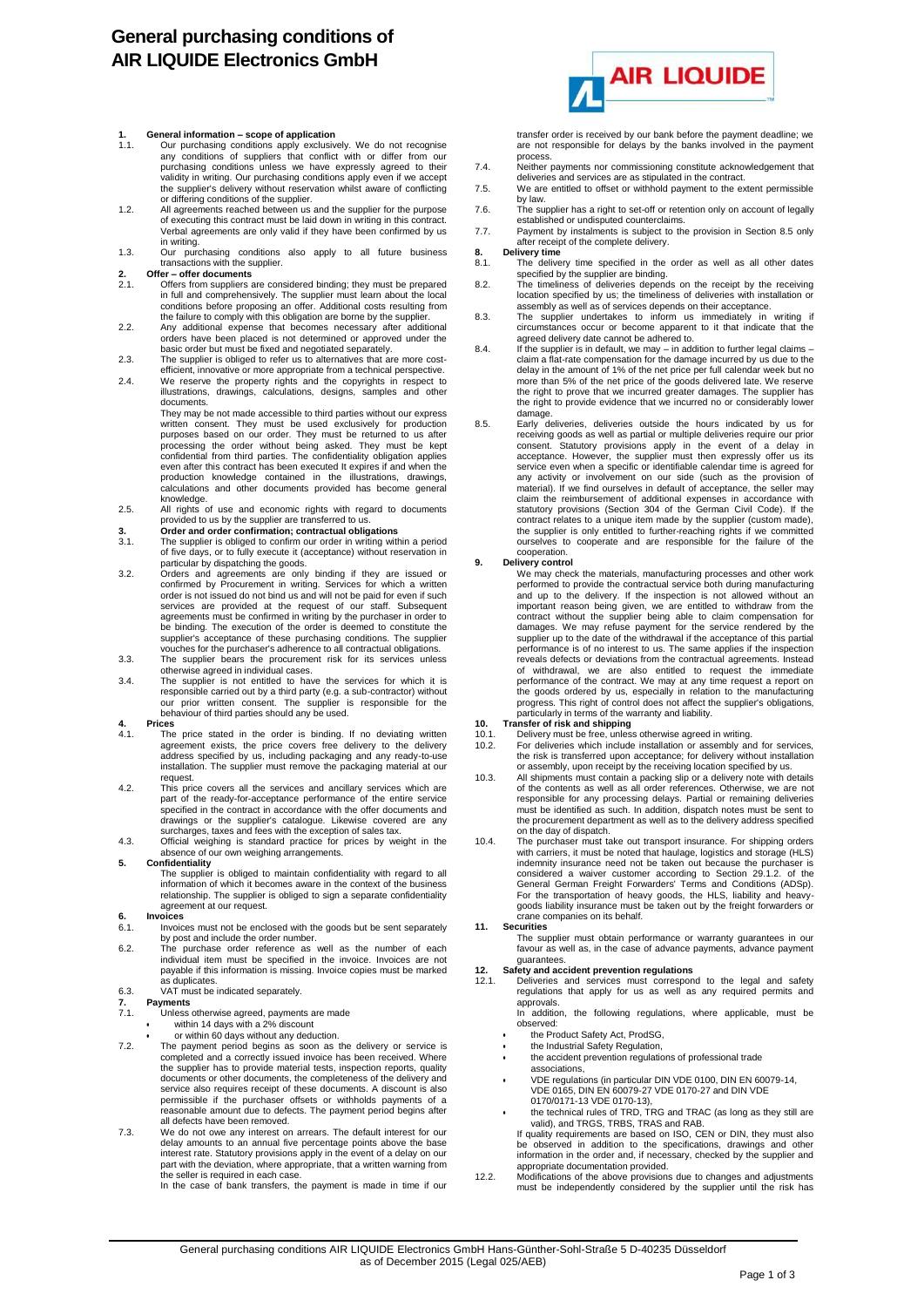## **General purchasing conditions of AIR LIQUIDE Electronics GmbH**

been transferred.

- 12.3. Upon acceptance of the order, the contractor also undertakes to observe the following European regulations:
	- the EU Electromagnetic Compatibility Directive,
	- the EU Machinery Directive 2006/42/EC of 17 May 2006,
	- other applicable EU directives (e.g. the PED and ATEX Directives). all harmonised European standards applicable to the machinery
	- ordered. In the absence of harmonised European standards for the ordered machinery or equipment, the contractor undertakes to observe the

German standards and technical specifications. If there is a deviation from the harmonised European standards or German standards and technical specifications in justified cases, the achievement of the same level of safety must be demonstrated and

- documented by other means. The obligation implies that:
- a CE marking is placed on a ready-to-use machine (system or system components);
- an EU declaration of conformity in German is included for a machine with a CE marking in accordance with Annex II A to EU Machinery Directive 2006/42/EC;
- a declaration of incorporation and assembly instructions are added to an incomplete machine in accordance with Annex B to EU Machinery Directive 2006/42/EC. The meeting of the quality requirements of relevant internal market directives is – as far as possible within the scope of supply – made a condition and must be certified;
- for a machine referred to in Annex IV to EU Machinery Directive 2006/42/EC, a certificate from an authorised testing and certification body is presented (if necessary, proof of the EU typeexamination);
- operating instructions are included in accordance with Annex I to EU Machinery Directive 2006/42/EC and DIN EN ISO 12100-2 in German (including the noise, emissions and vibrations parameters);
- technical documentation is kept ready in accordance with Annex VII to EU Machinery Directive 2006/42/EC. The following components of the technical documentation are included in the scope of delivery of the machine (e.g., risk assessment, description of protective measures, and circuit diagrams). These commitments are an integral part of the contract. If they are

not fulfilled, this will be deemed a culpable breach of the supplier's duty

We reserve the right to claim for damages due to the ensuing consequences (e.g. delay in delivery and any financial damages).

- 
- **13. Environmental and quality assurance agreement**<br>13.1. The company of the supplier must comply with the recognised<br>environmental and management systems, in particular DIN EN ISO<br>9001 and DIN EN ISO 14001. The supplier w certification at our request.
- 13.2. We reserve the right to audit the supplier's production.
- 13.3. In case of doubt regarding the existence of a functioning environmental and quality management system, we also reserve the right to only obtain products and services from the supplier's certified delivery locations.
- 13.4. The CE marking must be clearly visible and the declaration of conformity included in the delivery.

14. Packaging<br>The delivery item must comply with the material specifications<br>determined by the purchaser as well as with the DIN/VDE and similar<br>regulations. Hazardous substances must be packed and identified<br>according to sheets must be provided. Dangerous goods must also be packed and<br>marked according to the applicable laws; the classification of<br>dangerous goods or, where applicable, "no dangerous goods" must<br>be indicated on the delivery n must be produced without CFC, be chlorine-free, chemically inert, groundwater-neutral and non-toxic when burned. The packaging materials must be marked with recognisable recycling symbols, such<br>as the RESY symbol, or substance symbols, such as PE. The<br>supplier is obliged to dispose of its waste, packaging, etc.,<br>independently and free of charge fo the supplier does not comply with this agreement, the disposal will be carried out at the supplier's expense without further notice.

## **15. Construction services**

In the case of commissioning, the purchaser must be voluntarily provided with a certificate of exemption in accordance with the first sentence of the second paragraph of Section 48 of the German<br>income tax law (EStG) or else the construction works cannot be<br>executed or invoiced. The purchaser must be immediately informed of changes or a cancellation of the supplier's certificate of exemption. Construction services on the premises or a construction site of the purchaser may only be carried out if the supplier has confirmed in writing the receipt and the acknowledgement of the following documents:

guidelines for contractors, information sheet for contractors.

## **16. Warranties**

16.1. The acceptance of goods is subject to an examination for defects, particularly in relation to accuracy and completeness. We undertake to inspect the goods within a reasonable period of time for any quality<br>and quantity deviations. The complaint is timely if, for obvious<br>defects, it is sent by us within a period of five working days calculated<br>from the re the time of discovery. The date of the postmark is decisive. Other<br>than for obvious defects, the supplier waives the objection to the late<br>notification of defects in accordance with Sections 377 and 381(2) of



the German Commercial Code (HGB). If a defect is detected during the inspection, the supplier bears the costs of the goods inspection regardless of the assertion of other claims.

- 16.2. We are entitled to all statutory warranty claims and warranty rights. Regardless of this, we are entitled to demand corrective action or a replacement for the defective item at our discretion. In this case, the supplier is obliged to bear all the costs required for the purpose of rectifying the defect or for replacement deliveries. We expressly reserve the right to claim damages, in particular to claim damages instead of the service.
- 16.3. The warranty period is 36 months calculated from the transfer of risk unless otherwise agreed in the order. For newly delivered, newly supplied or repaired parts, the limitation period starts again unless the
- supplier removes the defect expressly as a gesture of goodwill. 16.4. Repairs may be performed without notice at the expense of the supplier if the delivery is made after the original deadline and we have an interest in immediate rectification in order to avoid a delay of our own or
- another emergency. 16.5. Faults in a delivery or service entitle us to withdraw from all contractual relations with the supplier that involve the regular delivery of goods or the regular provision of services or work if there is a legitimate fear that errors or defects in a delivery or service will also have a lasting effect on other deliveries or services. This does not apply if the supplier can demonstrate that errors of this nature need no longer be feared.
- 16.6. Performance parameters specified by the supplier are considered
- guarantees (within the meaning of "Garantien").<br>16.7. The supplier undertakes to keep spare parts available for the goods<br>delivered by it for a period of 15 years.<br>16.8. The supplier releases us from any existing claims by
- event of defects of title.
- 
- 16.9. Withdrawal and termination rights<br>16.9.1. In addition to the statutory withdrawal and termination rights, we are<br>entitled to withdraw from or cancel the contract with immediate effect if:<br>the supplier has stopped sup deterioration of the financial situation of the supplier occurs or is likely to<br>occur, thereby jeopardising the fulfilment of a delivery obligation to us;<br>the supplier is in excessive debt or insolvent, or the supplier req the opening of insolvency proceedings over its assets or a similar procedure to settle debts; or the supplier suspends its payments.
- 16.9.2. If the supplier has already provided part of its service, we will only be entitled to withdraw from the whole contract if we have no interest in the partial service.
- 16.9.3. If, based on the above contractual withdrawal or termination rights, we withdraw from or terminate the contract, the supplier must reimburse us for the resulting damage unless it is not responsible for the emergence of the withdrawal or termination rights.
- 16.10. Formal acceptance<br>16.10.1. The supplier's perfo
- The supplier's performance of work is only formally accepted after full completion. This also applies to the acceptance of subsequent work
- following a complaint.<br>16.10.2. Partial services no longer visible or accessible by the time of<br>acceptance must be checked immediately after their completion and<br>reported to the purchaser in writing. A written record must
- 
- reversal of the burden of proof is not associated with this arrangement.<br>17. Product liability indemnity liability insurance<br>17.1. Where the supplier is responsible for a product defect, it is obliged to<br>indemnify us f the cause lies within the supplier's sphere of control and organisation and it is liable with respect to third parties.
- 17.2. In the context of its liability for cases of damages within the meaning of Section 17.1, the supplier is also obliged to reimburse any expenses in accordance with Sections 683, 670, 830, 840 and 426 of the BGB arising from or in connection with a recall operation instigated by us. Where feasible and reasonable, we will inform the supplier about the content and scope of the recall measures to be implemented and give it the opportunity to comment. This does not affect any other legal claims.
- 17.3. The supplier undertakes to take out product liability insurance with an insured sum of five million euros per personal injury / property damage – lump sum – and to demonstrate this at our request. If we are entitled to any further claims, these remain unaffected.
- **18. Property rights**
- The supplier guarantees that no third-party rights are violated within Germany in connection with its delivery. 18.2. If a third party does make a claim against us, the supplier is obliged to
- indemnify us from these claims on first written request. We are not entitled to enter into any agreements with third parties without the supplier's consent, particularly to conclude a settlement.
- 18.3. The supplier's indemnification obligation refers to any necessary expenses incurred by us as a result of, or in connection with, a thirdparty claim.

# **19. Retention of title – provision**

- We reserve the title to any parts we provide to the supplier. Such items must – as long as they are not processed – be stored separately at the expense of the supplier, identified as belonging to the purchaser, and insured to an appropriate extent against destruction and loss. The processing or transformation by the supplier is performed for us. If the good subject to retention of title is processed with other items not belonging to us then we acquire joint ownership of the new item at the ratio of the value of our item (purchase price plus VAT) to the other items processed at that time.
- 19.2. If the item provided by us is inseparably mixed with other items not belonging to us then we acquire joint ownership of the new items at the ratio of the value of the good subject to retention of title (purchase price plus VAT) to the other items at the time they are intermixed. If the mixing is done in a way that the supplier's item can be regarded as the<br>main item, it is agreed that the supplier assigns proportional joint<br>ownership to us. The supplier preserves sole or joint ownership for us.<br>19.3. The
-